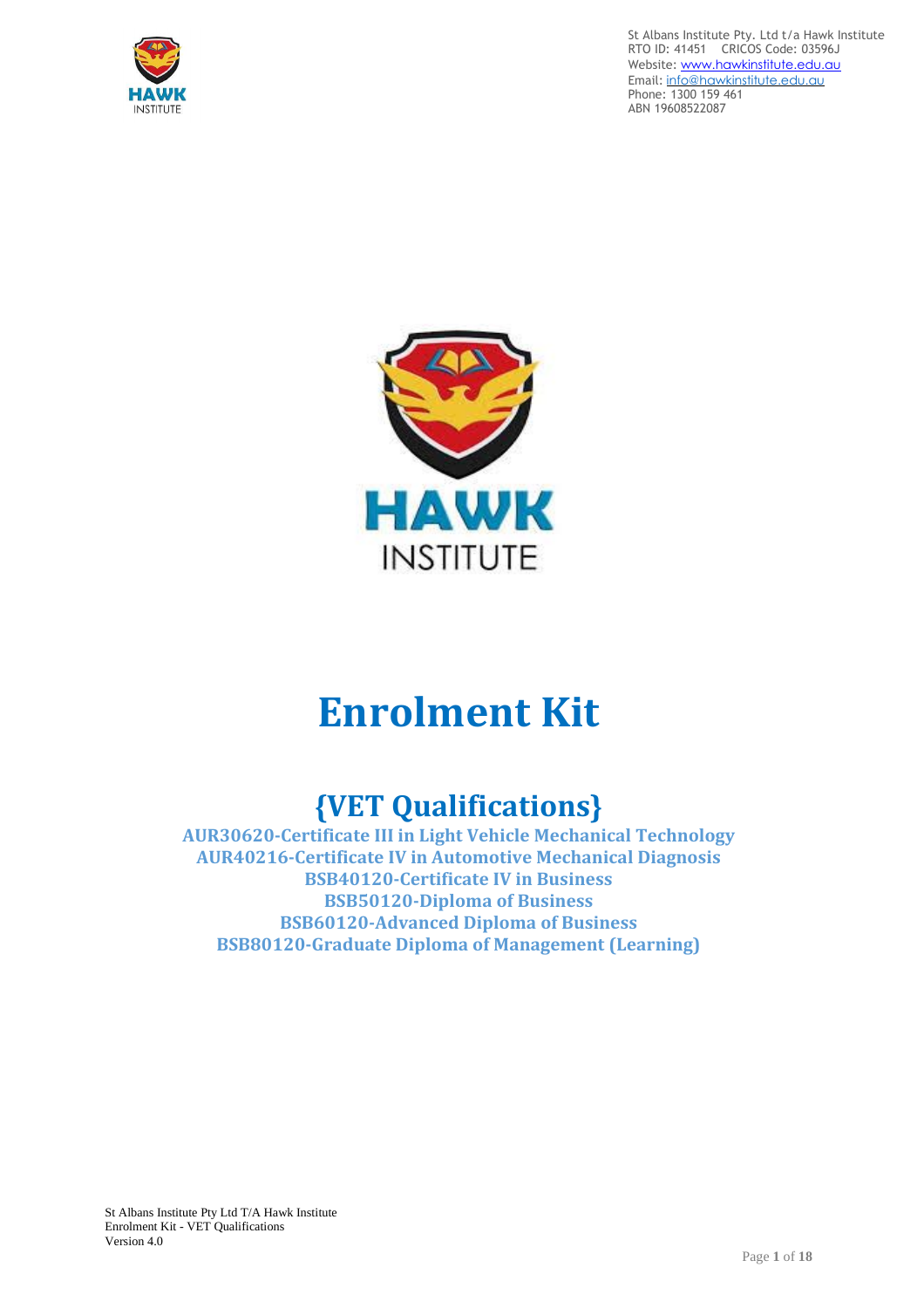

# **Table of Contents**

| 1. About this recruitment, selection and enrolment kit        | 3  |
|---------------------------------------------------------------|----|
| 2. Legislation on managing student enrolment                  | 3  |
| 3. Legislation on Recruitment of overseas students            | 3  |
| 4. Hawk Institute step by step Enrolment process (Flow chart) | 4  |
| 5. Hawk Institute Enrolment Policy                            | 5  |
| 6. Pre-Training Review                                        | 8  |
| 7. Appendix 1-Student Enrolment Form                          | 16 |
| 8. Appendix 2- Hawk Institute Enrolment quality checklist     | 17 |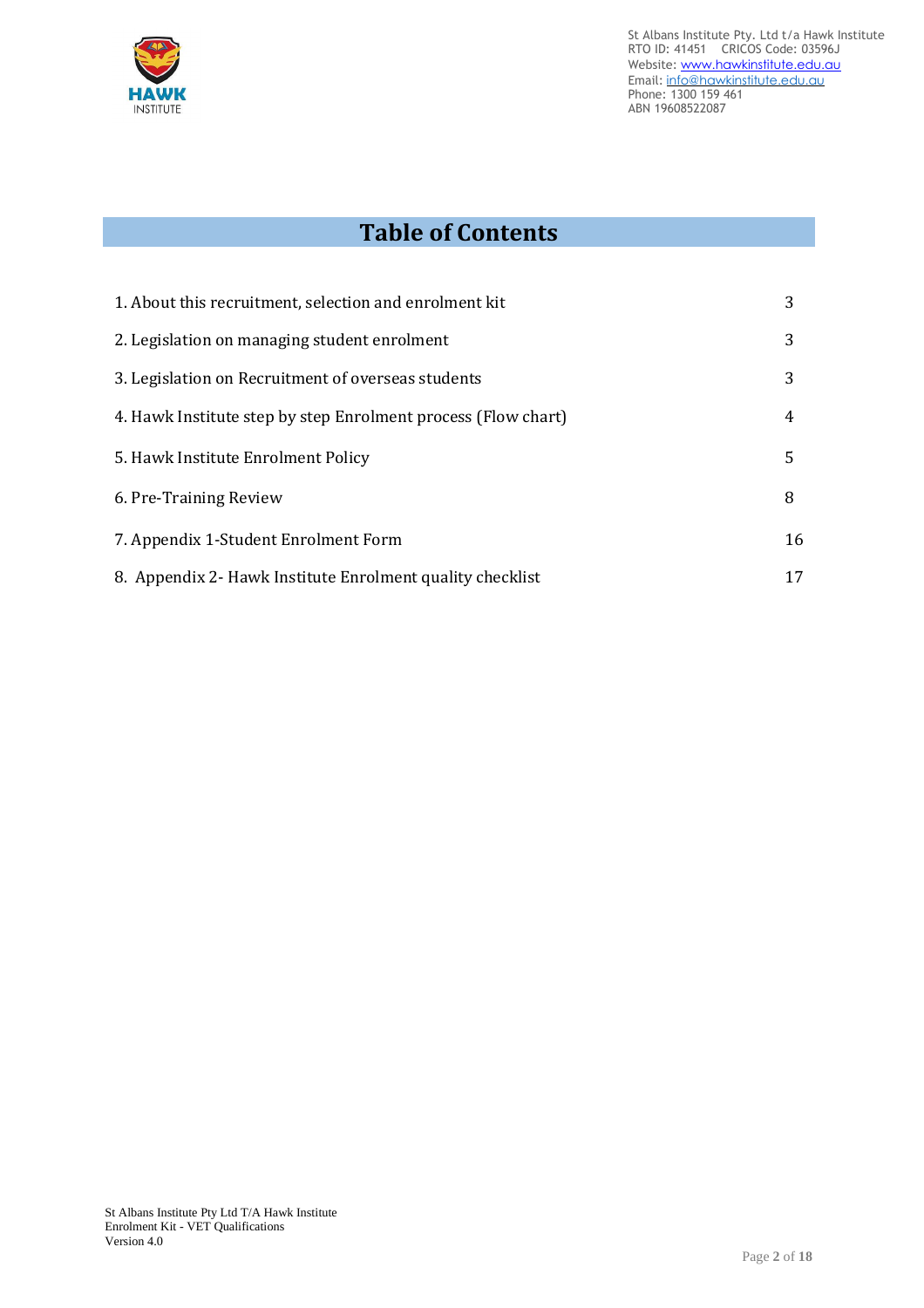

# *About Enrolment Kit*

Hawk Institute manages and conducts its recruitment process in a fair, responsible and detailed manner.

Hawk Institute ensures that recruitment, selection and enrolment process is conducted according to the *National Code* of Practice for Providers of Education and Training to Overseas Students 2018 (Cth) and the Standards of RTO 2015 (Cth).

At Hawk Institute, we make sure that recruitment is done in a responsible manner by ensuring that students are appropriately qualified for the course for which they seek enrolment which also includes having the necessary English language proficiency, educational qualifications and/or work experience. Students must have sufficient information to enable them to make informed decisions about studying with their chosen course at Hawk Institute in Australia.

The kit has been developed to provide important information in order to manage recruitment, selection and pre training review effectively. It contains information about legislation, policy and procedures at Hawk Institute and other vital information.

#### **Legislation on Recruitment and Enrolment of overseas students**

ASQA uses the Standards to ensure nationally consistent, high-quality training and assessment across Australia's vocational education and training (VET) system. These standards are set to protect the interests of all students in Australia's VET system. The Standards guide nationally consistent, high-quality training and assessment services in the vocational education and training system.

#### **Clause 5.1-5.3 of the Standards of RTO 2015 (Cth)**

As per the clause 5.1-5.3 of the Standards of RTO 2015 (Cth), Hawk Institute is required to provide clear information to prospective students to enable them to decide our RTO i.e. Hawk Institute and courses offered at Hawk Institute are suitable for them, based on their existing skills and knowledge and any specific needs.

Before enrolment or commencement of training and assessment activities, Hawk Institute will provide clear information to students about full course code and title, where the training and/or assessment will take place, the estimated duration, the delivery mode or modes, entry requirements, support services, Fee information, information about the USI, learner's rights.

All the important information will be provided to the students through pre enrolment information like student handbook, prospectus etc.

Please refer to the link below for more Enrolment and recruitment details on

#### https://www.asqa.gov.au/standards/chapter-2/clauses-5.1-5.3

#### **National Code of Practice for Providers of Education and Training to Overseas Students 2018 (Cth)**

#### *National Code 2018 (Cth)*

The National Code is a legislative instrument made under the *Education Services for Overseas Students Act 2000 (Cth)* and sets nationally consistent standards to support providers to deliver quality education and training to overseas students.

ESOS Act: The Education Services for Overseas Students Act 2000 (ESOS Act) sets out the legal framework governing delivery of education to international students in Australia on a student visa. It sets out the registration requirements and the ongoing standards for education providers that offer courses to overseas students.

The framework provides a consistent national approach to the registration of education providers so that the quality of the training and the care of students, remains high.

#### **Standard 2: Recruitment of an overseas student**

This standard sets out that registered providers must recruit responsibly by ensuring students are appropriately qualified for the course for which they seek enrolment, including having the necessary English language proficiency, educational qualifications and work experience. Students must have sufficient information to enable them to make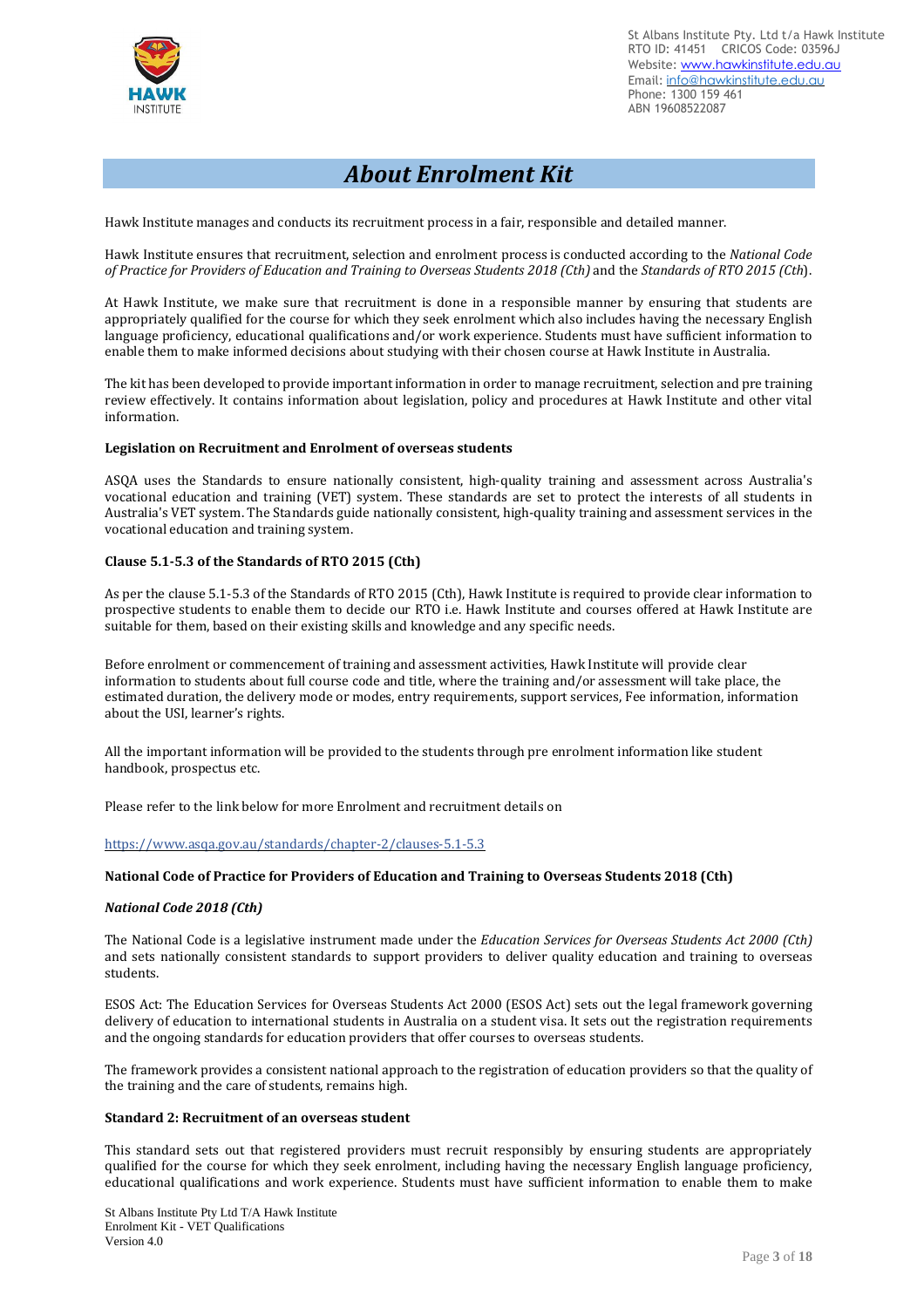

informed decisions about studying with their chosen registered provider in Australia.

Please refer to the link below for details on Recruitment of Overseas students <https://www.legislation.gov.au/Details/F2017L01182>



Information given in this Enrolment kit must be read in conjunction with the student handbook available on Hawk Institute website *[www.hawkinstitute.edu.au](http://www.hawkinstitute.edu.au/) for detailed information on the courses.*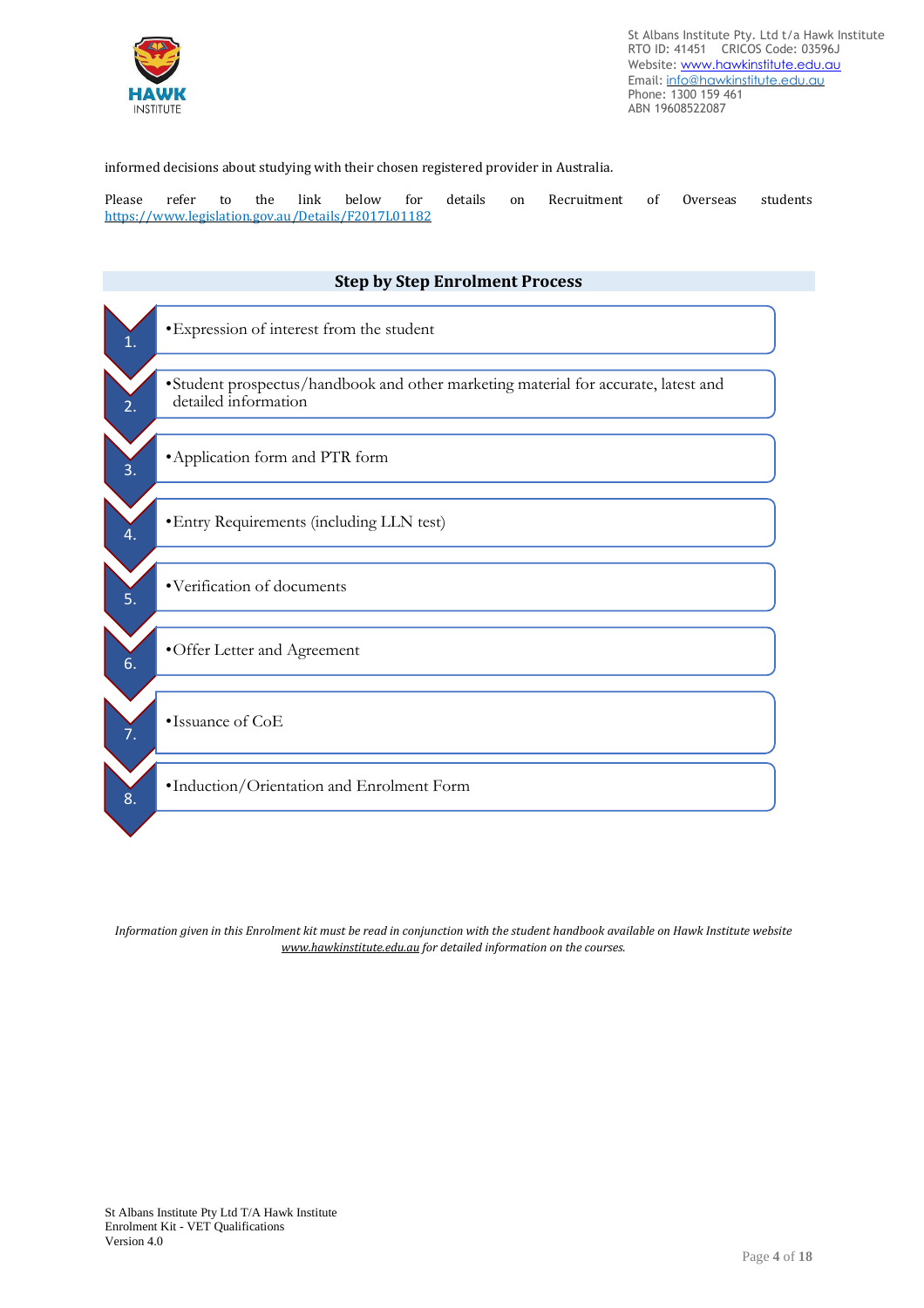

### *Enrolment Policy and Procedures*

#### *1. Purpose*

Hawk Institute implements this enrolment policy and procedures to ensure that:

- Students selected to study at Hawk Institute are capable of succeeding in their chosen course of study once selected,
- the selection process is conducted in an ethical, fair and equitable manner,
- appropriate access and equity principles are considered in selection criteria,
- the application and selection process are consistent and compliant with relevant standards and legislation.

This policy is created to ensure that prospective learners are advised and aware about the training products that are appropriate to meet the learner's needs, taking into account the individual's existing skills and competencies.

This policy has been implemented to access the sufficiency of overseas student's English Language proficiency, educational qualifications, or work experience prior to enrolling in the course though Pre-Training review.

#### *2. Responsibility*

CEO is responsible for the implementation of this policy and ensuring that relevant staff members are aware about this policy and procedures.

Administration Manager/Enrolment officer will be responsible for implementing enrolment procedures at Hawk Institute.

#### *3. Scope*

This procedure applies to the admission, selection and processing of applications received from the prospective overseas students who wish to study the courses offered by the Institute.

#### *4. Definitions*

**Admission:** the process by which a prospective student applies for enrolment in a course offered by the Institute is considered and either selected or rejected.

**Cth:** Commonwealth of Australia

**Australian Qualifications Framework (AQF**): a nationally consistent set of qualifications for all postsecondary education and training in Australia.

**Department of Home Affairs (DHA):** The Department of Home Affairs is the Australian Government interior ministry with responsibilities for national security, law enforcement, emergency management, border control, immigration, refugees, citizenship, and multicultural affairs. DHA's Student Visa Program provides student visas to international students to allow them to study on campus onshore with an accredited provider.

**ESOS Act (2000):** Federal Government act that regulates the provision of education and training services to international students in Australia and which stipulates student VISA conditions. It sets out the legal framework governing delivery of education to overseas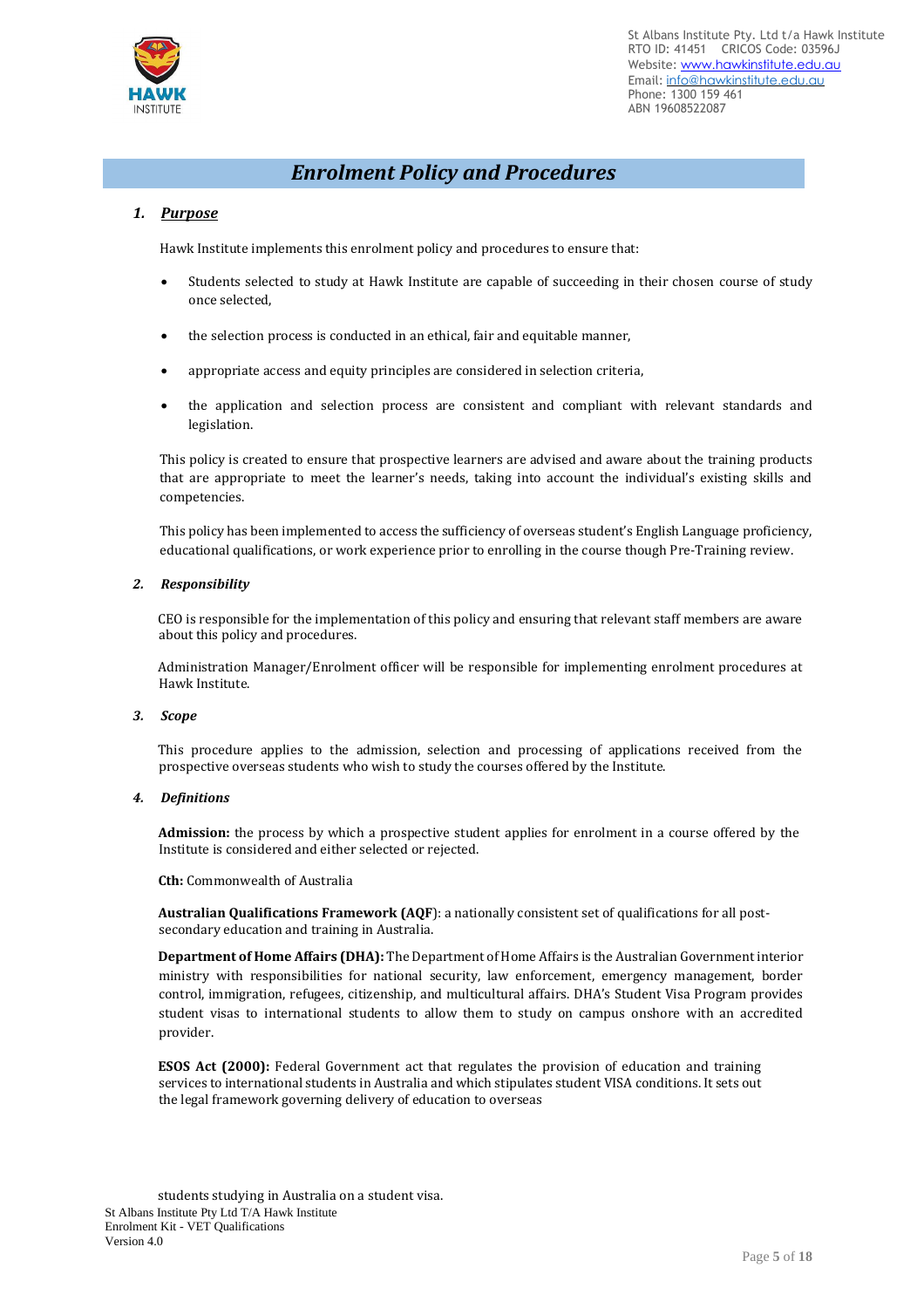

**Confirmation of Enrolment (COE):** This is a proof of student enrolment and acceptance of the offer letter and student agreement provided from the Institute. The DHA requires the CoE for visa processing for international students. This is generated through PRISMS for international students.

**IELTS:** a comprehensive test of English language proficiency designed to assess the ability of non-native speakers of English who intend to study or train in the medium of English.

**Letter of Offer**: a formal invitation to a prospective student to commence study at the Institute in the course offered.

**International Student:** a student studying in Australia who is the holder of a student visa granted by the Australian Government.

**Pre-Training Review (PTR):** a review conducted prior to the enrolment into your course of studies to ensure that the training and assessment provided by Hawk Institute is able to meet the student's individual needs and their host workplace requirements (if applicable).

**PRISMS:** Acronym for Provider Registration and International Students Management System (PRISMS). This site provides Australian education providers with the Confirmation-of-Enrolment (CoE) facilities required for compliance with the Education Services for Overseas Students (ESOS) legislation.

**Selection Process**: process undertaken to assess the suitability of the applicants for a program according to specified selection criteria, and subsequent notification of applicant's eligibility to enrol.

**SMS**: Student Management System.

#### *5. Policy Requirement*

- Application procedures will be student-focused, consistently applied and equitable.
- Hawk Institute will ensure that enrolment procedures will be carried out with person who is familiar with Hawk Institute's Enrolment process.
- All applications will be treated fairly, with respect and sensitivity, and in accordance with the Hawk Institute's Privacy Policy.
- Applications for admission will be lodged according to the relevant guidelines provided to the applicants through Student handbook.
- The Institute reserves the right to request additional information from the applicants which may be relevant to their application, including documentation of previous academic records, medical certificates, or other supporting documentation in case of special consideration applications on any of the established grounds for Special Consideration.
- The Institute reserves the right to request applicants' authorisation to obtain further information from the relevant third parties, where necessary, regarding their application.
- Applicant's personal information will remain confidential, protected and will only be utilised as per the Privacy Policy, National Vocational Education and Training Regulator (Data Provision Requirements) Instrument 2020

#### *6. Procedures*

#### **Step by Step Hawk Institute's Enrolment policy**

#### **6.1. Expression of Interest from the student.**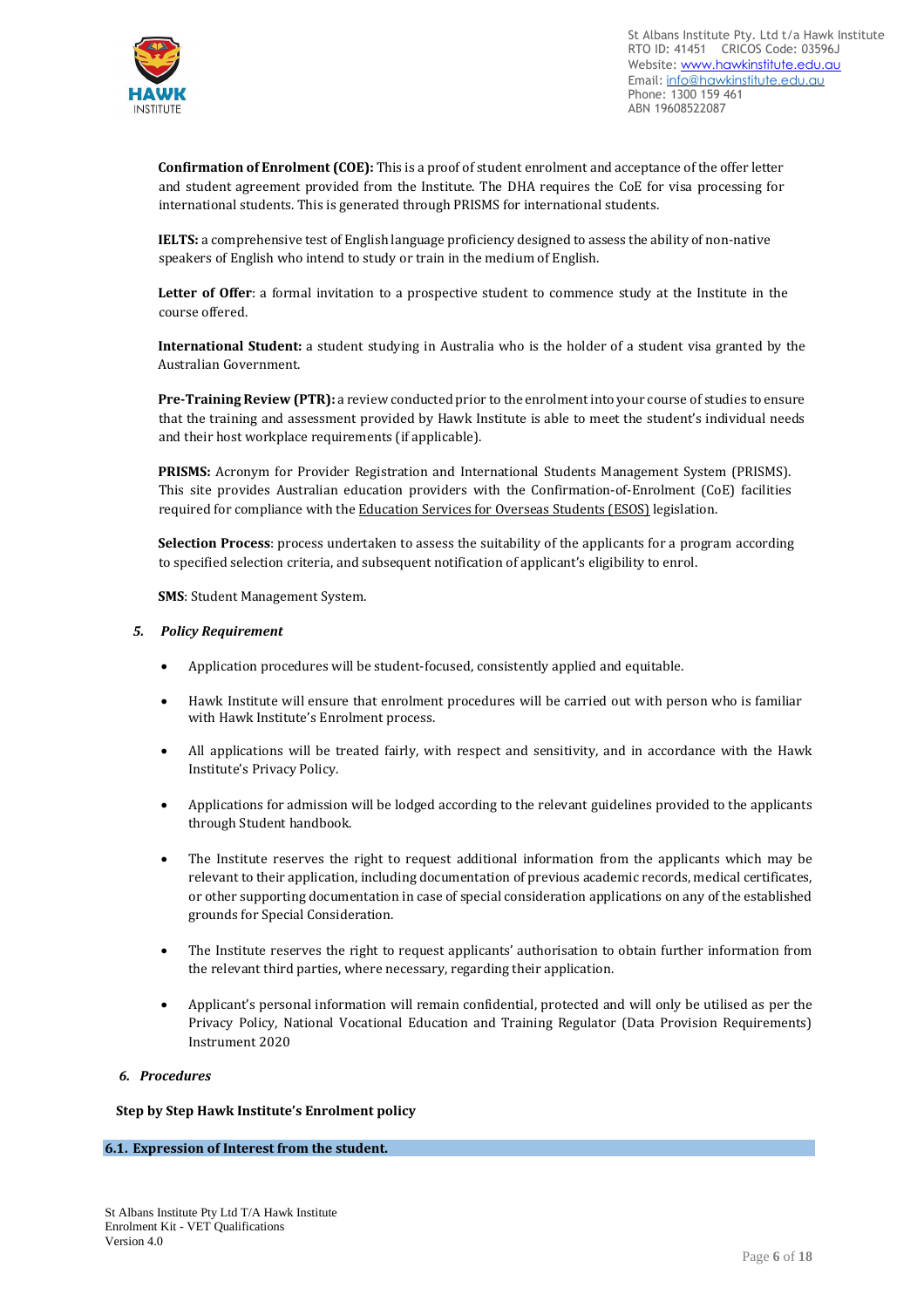

Expression of interest will be highly regarded at Hawk Institute. Staff at Hawk Institute will ensure that student receives all the necessary information about their courses at Hawk Institute. Hawk Institute respects student's decision in showing interest at Hawk Institute and ensure that students will be provided with all the support they might need.

#### **6.2. Student handbook and other relevant marketing material**

Once a student shows interest to study at Hawk Institute, they will be provided relevant marketing materials like prospectus, students handbook which will contain accurate, latest and all the vital information including (but not limited to):

- Course offered at Hawk Institute, duration of the course including holiday breaks, study requirements and assessments.
- Modes of delivery, location of the course available
- Fees payable, fee refund policy, all the cost included in fee payable.
- Details of complaints and appeals policy and process

#### **6.3. Application form and Pre-Training Review form**

Application procedures will be applicant-focused, consistently applied and equitable. All applications shall be treated fairly, with respect and sensitivity.

Once all the enquiring students have received marketing materials like Student handbook or prospectus containing relevant policies and procedures in line with relevant government regulations before enrolment, they will be provided with student Application form.

Prospective applicants from overseas are required to submit an Application Form including Pre-Training Review form (PTR)\* prior to the enrolment date to allow adequate time for the Institute to assess the application.

\*PTR form is given inside the application form as Appendix 1.

Applicants must sign and date the application form and attach all the supporting documents including:

- Pre-Training Review Form,
- Academic transcripts,
- Evidence of English language level (e.g. IELTS, TOEFL),
- Educational or academic certificates (in both the original language and in English),
- Copy of passport/photo ID,
- Other relevant documents

Other documents that may be required include:

- English translations of all documents
- Academic transcripts from previous educational institutions (if applying for advanced standing/credits)

Applications can be sent via email or in person or through an authorised representative. Upon receipt of the application, a student file will be created, and all relevant details will be recorded.

Applicant's information shall remain confidential between the designated parties.

Please Note: Application form (including PTR form) provided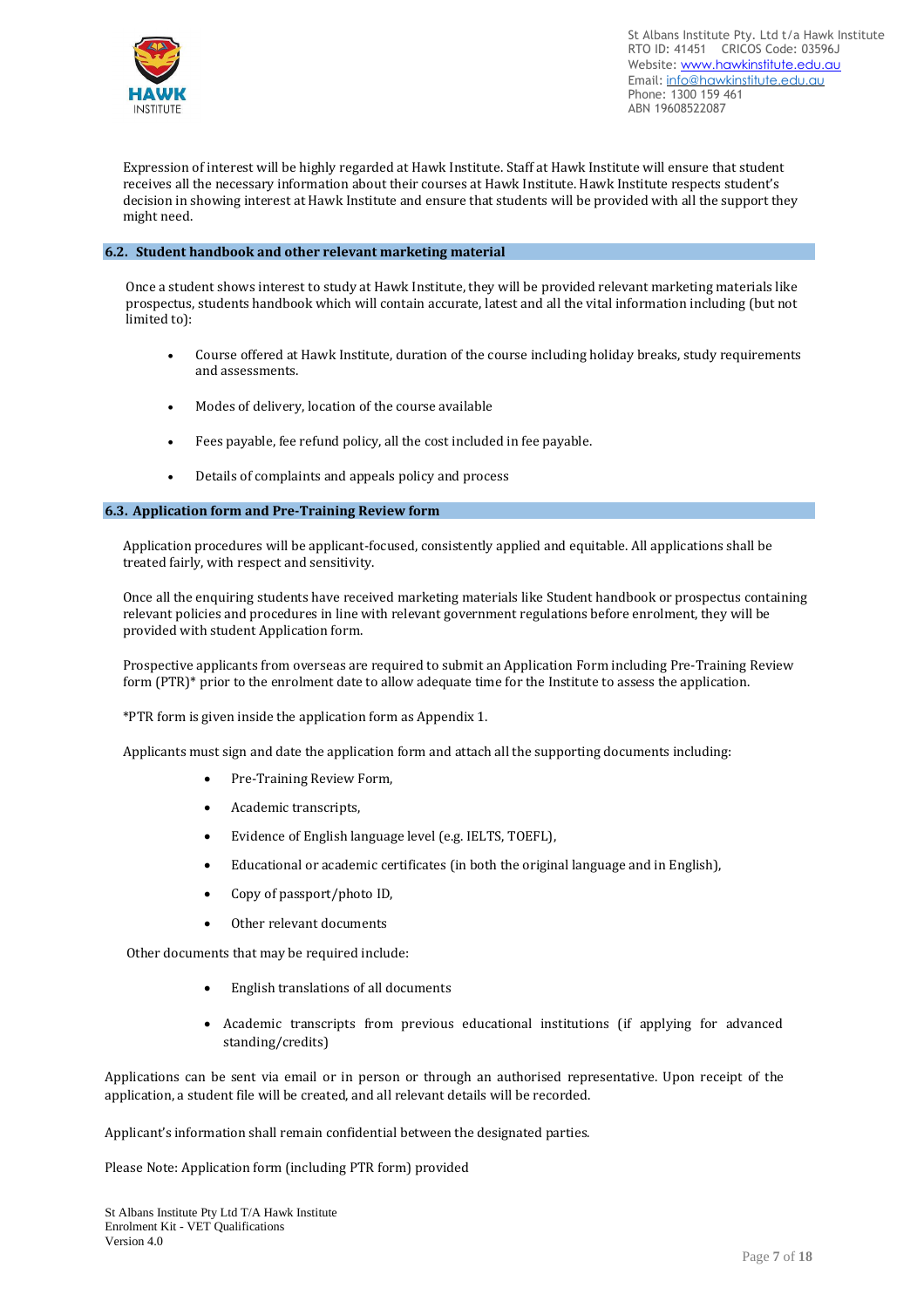

#### **Enrolment Information**

Hawk Institute's enrolment requirements for the courses are:

- A completed application form, PTR form and signed agreement.
- Identification and verification of the documents.

Identity verification: one of which is a photo of the student such as a passport.

#### **6.4. Pre-Training Review (PTR)**

#### **Undertake Pre-Training Review (PTR)**

Hawk Institute will assess the learner's needs by conducting PTR. PTR will be conducted prior to enrolment to review student's current competencies, student needs, English level, and support\* requirements including their oral communication skills, in order to enrol them in the most appropriate course to achieve their intended outcomes. Applicants are required to fill up the PTR form along with the application form and answer all the questions in a true and correct manner. Any competencies previously acquired will be identified during PTR and the most appropriate qualification for that student to enrol in will be ascertained, including consideration of the likely job outcomes from the development of new competencies and skills (Recognition of Prior Learning (RPL) or Credit Transfer).

\*Refer to Hawk Institute's Student support and welfare policy for more information on the support services provided by the institute.

The pre-training review ensures that Hawk Institute:

- understands student's reasons for undertaking the course
- ensures suitability of the training to students
- understands student's current competencies and therefore provides opportunities for these to be assessed
- Provides students with information necessary for them to make enrolment decision and to ensure that students reasons for undertaking qualification with Hawk Institute aligns with their previous experience in particular sector (If any), educational and career goals.
- Identifies possible Recognition of Prior Learning (RPL) and/or Credit Transfer (CT), student's English level, oral communication skills, knowledge on Language Literacy and Numeracy skills.
- check if the training and assessment strategies employed to deliver the course suits the student's needs, and
- Provides relevant support required for the student to succeed in the course.

Enrolment officer will take information from the Application form and Pre training review to identify the support and needs required by the student which includes (but is not limited to) disability support, RPL/CT, English language support, etc.

#### **Guidelines for PTR-To be filled up by Students**

- 1. Students are required to fill up the PTR form which is included in the Application form as "Appendix 1" and read all the details of their course, policies and procedures of the Institute before filling up the answers. Information can be made available from the Student Handbook/Student Prospectus and/or website.
- 2. Students are required to answer the questions in a true and correct manner. Enrolment officer will ensure that PTR form received along with the application form is completed by the student intending to apply for the course.
- 3. Enrolment officer will conduct Pre-Training Review Interview via Telephonic Conversation or via Face to Face.

• **PTR Interview conducted via Telephone**-If PTR Interview is conducted via telephone, prior to conducting interview, Enrolment officer will check student's identity like name, date of birth and/or course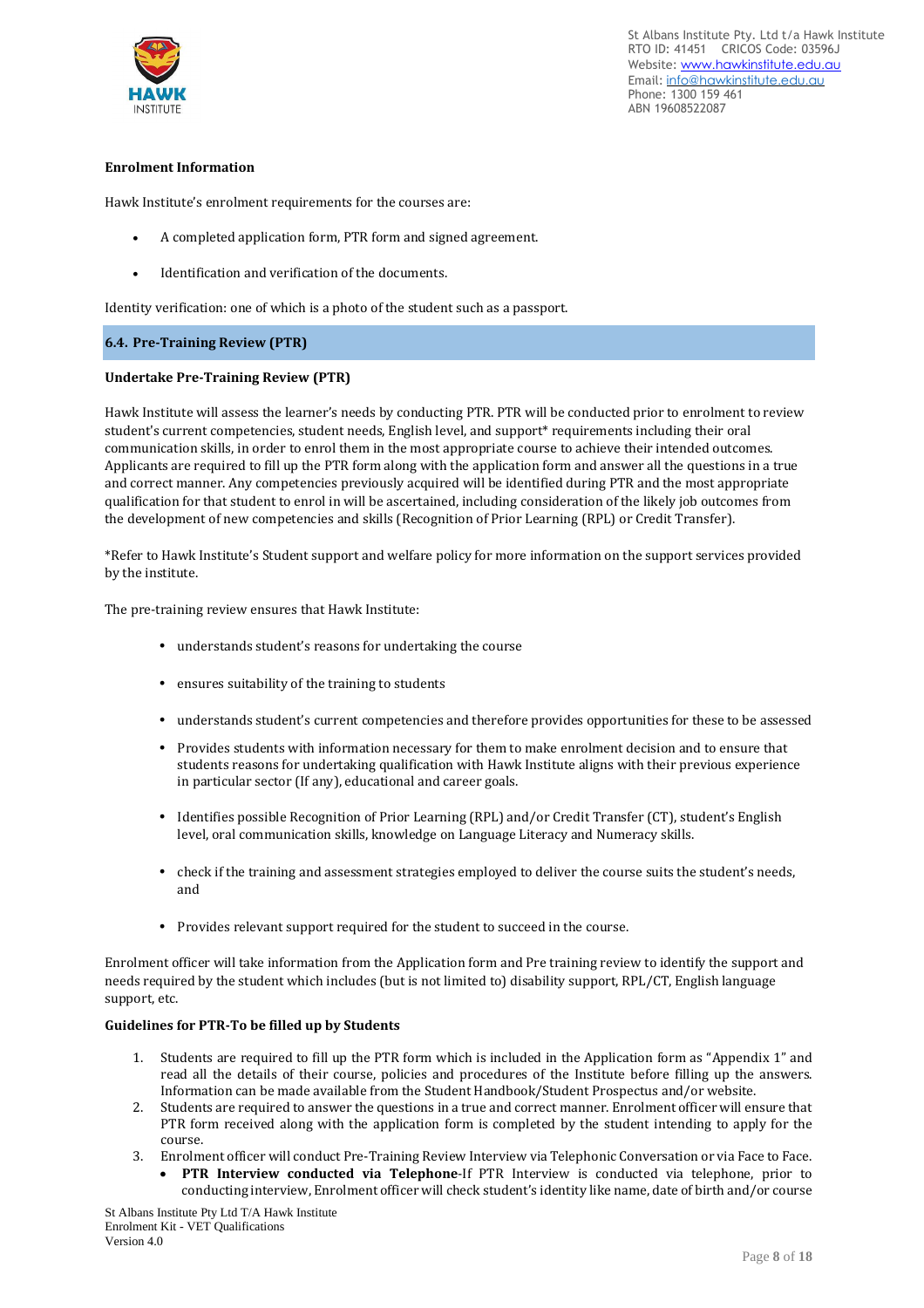

undertaken to ensure that the student has genuinely completed the information by himself/herself. For telephonic Conversation, a communication log will be retained by making notes of the response of the discussion by Enrolment Officer.

• **PTR Interview conducted Face to Face-** During face to face PTR interview, prior to conducting interview, Enrolment officer will verify with the student if all the answers have been completed by the student. Discussion notes will be maintained and recorded by Enrolment Officer.

This discussion notes will be recorded in the "Summary of the Discussion" section by the Enrolment Officer (Office *use).*

- 4. During both Telephonic and/or Face to face PTR Interview, Enrolment officer will verify the answers provided by the student and check:
	- if the student is aware of the policies, procedures and other information necessary for the students.
	- if the student has received true and accurate information and if they are suitable to undertake the course/s.
- 5. **If students have not received sufficient information i.e.** are not aware of the policies, procedures and other information necessary for students to make enrolment decision to study at Hawk Institute, Enrolment officer will provide necessary information to the student required to make enrolment decision.
- 6. *For example: If students have answered "No" or have not answered the questions in the PTR form,* Enrolment officer will provide students with true and accurate information so that students can make an informed decision about their enrolment in the courses at Hawk Institute.
- 7. While conducting PTR, Enrolment officer will take information from the Application form and Pre training review form to identify any support and needs required by the student which includes (but is not limited to) disability support, RPL/CT, English language support, etc.
- 8. At the final stage of the PTR, the Enrolment officer will fill up the pre training evaluation checklist to ensure that the student is enrolled in a course suitable to his/her needs, abilities, and study/career goals, and to recommend appropriate learning or other support.

Enrolment officer will take holistic approach while assessing student's answers during Pre-Training Review by ensuring that all the answers provided by students aligns with their educational and future goals. Enrolment officer will have a thorough discussion with the student and will offer support or guidance if required.

#### **Application Rejection**

Student's Application will be rejected if:

- Student does not have appropriate work experience, level of skills and the ability to undertake the course successfully.
- Enrolment in the course is not aligned with the student's educational goals, work/career goals and/or previous experience in that particular area (if any).
- Student does not meet the entry requirements specified for the course including English requirements, academic requirements, age, and does not have the ability to undertake this course successfully.
- Student does not have appropriate listening and oral communication skills as interpreted during PTR Interview.

Enrolment officer will inform the student before cancelling and discuss reasons for cancellation.

Students are encouraged to contact Hawk Institute administration on 1300 159 461 to ask any doubts they may have.

**Note:** Hawk Institute does not:

- claim to commit to secure for, or on the student or intending student's behalf, a migration outcome from undertaking any course offered by Hawk Institute.
- *claim any job guarantees or employment with its programs.*
- guarantee a successful education assessment outcome for the student or intending student.

#### **6.5 Entry Requirements and Policy**

St Albans Institute Pty Ltd T/A Hawk Institute Enrolment Kit - VET Qualifications Based on the selection and entry requirements for the courses mentioned above, Enrolment officer will review and assess the application and determine whether a letter of offer should be made. To be accepted, the applicant must

Version 4.0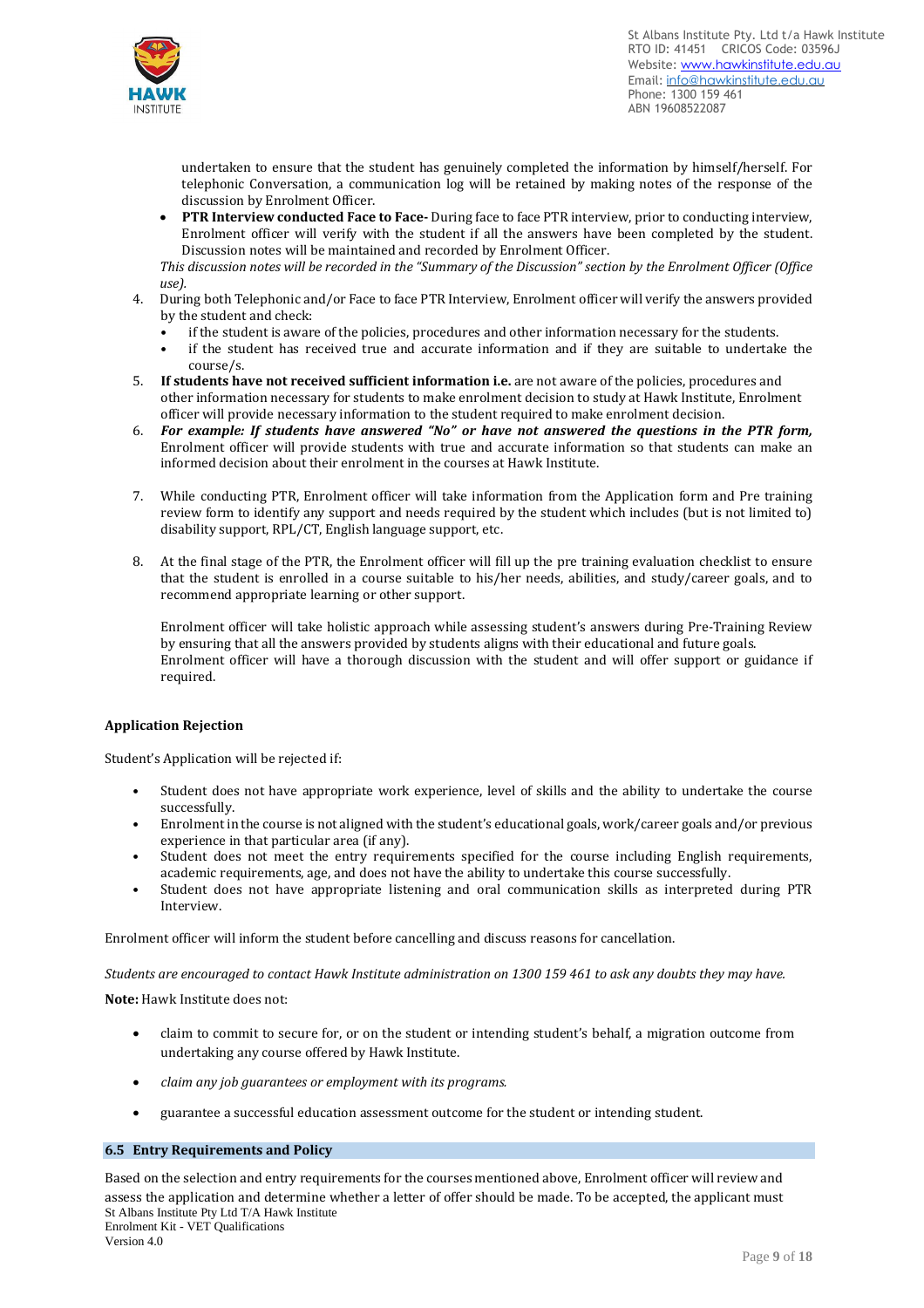

meet the following:

#### **Pre-training Review (PTR) (**refer to section 6.4 for detailed information)

As mentioned above, Pre-Training Review (PTR) is conducted prior to the enrolment into your course of studies to ensure that the training and assessment provided by Hawk Institute is able to meet the student's individual needs. Refer to Section 6.4 of this Enrolment Kit for more details.

#### **Recognition of Prior Learning (RPL) and/or Credit Transfer (CT)**

If a student is granted with RPL or course credit, Hawk Institute will give a written record of the decision to the overseas student to accept and will retain the written record of acceptance and payment receipts for two years after the overseas student ceases to be an accepted student.

If student is granted with RPL or course credit which will reduce overseas student's length course,

- Students will be informed of the reduced course duration following granting of RPL and the confirmation of enrolment (CoE) will be issued for the reduced duration of the course.
- Any changes in course duration will be reported in PRISMS, if RPL or course credit is granted after the overseas student visa is granted.

Students are requested to refer to "Course Credit and RPL policy" or Student handbook for more details.

#### **English Language Requirements for International students:**

International students applying for this course either off-shore or on-shore will require:

- i. Either a minimum IELTS test score of 5.5 or equivalent for direct entry into a VET course;
	- or, IELTS score of 5.0 or equivalent with an ELICOS course (up to 10 weeks) to be taken before the main VET course;
	- or, IELTS score of 4.5 or equivalent with an ELICOS course (up to 20 weeks) to be taken before the main VET course;

**Note:** Results older than two years are not acceptable.

or, Oxford Placement test with score 61 or higher.

Score Guide: Average test score of 61 or higher in Oxford placement test is equivalent to IELTS 5.5. Students may refer to IELTS 5.5 equivalent policy for further information.

**OR**

to provide evidence that they have studied in English for at least five years in Australia, Canada, New Zealand, Republic of Ireland, South Africa, United Kingdom or United States.

**OR**

iii. to provide evidence that, within two years\*\* of their signed written agreement date, they have successfully completed in Australia a foundation course or a Senior Secondary Certificate of Education or a substantial part of a Certificate IV or higher-level qualification, from the Australian Qualifications Framework.

#### **Test evidence table:**

| English<br><b>Test</b><br>Language<br><b>Providers</b>        | <b>Minimum</b><br><b>Test</b><br><b>Score</b> | <b>Minimum Test Score</b><br>where combined with<br>at least 10 weeks<br><b>ELICOS</b> | Minimum test score where<br>combined with at least 20<br>weeks ELICOS |
|---------------------------------------------------------------|-----------------------------------------------|----------------------------------------------------------------------------------------|-----------------------------------------------------------------------|
| International English<br>Language<br><b>Testing System</b>    | 5.5                                           | .5                                                                                     | 4.5                                                                   |
| *Test of English as a Foreign<br>Language (TOEFL) paper based | 527                                           | 500                                                                                    | 450                                                                   |
| TOEFL internet-based test                                     | 46                                            | 35                                                                                     | 32                                                                    |

The test must have been taken no more than two years\* before you apply to study at Hawk Institute. \*\*The date when Hawk Institute receives the signed written agreement (either through Email or in hand)

#### **Academic Requirements**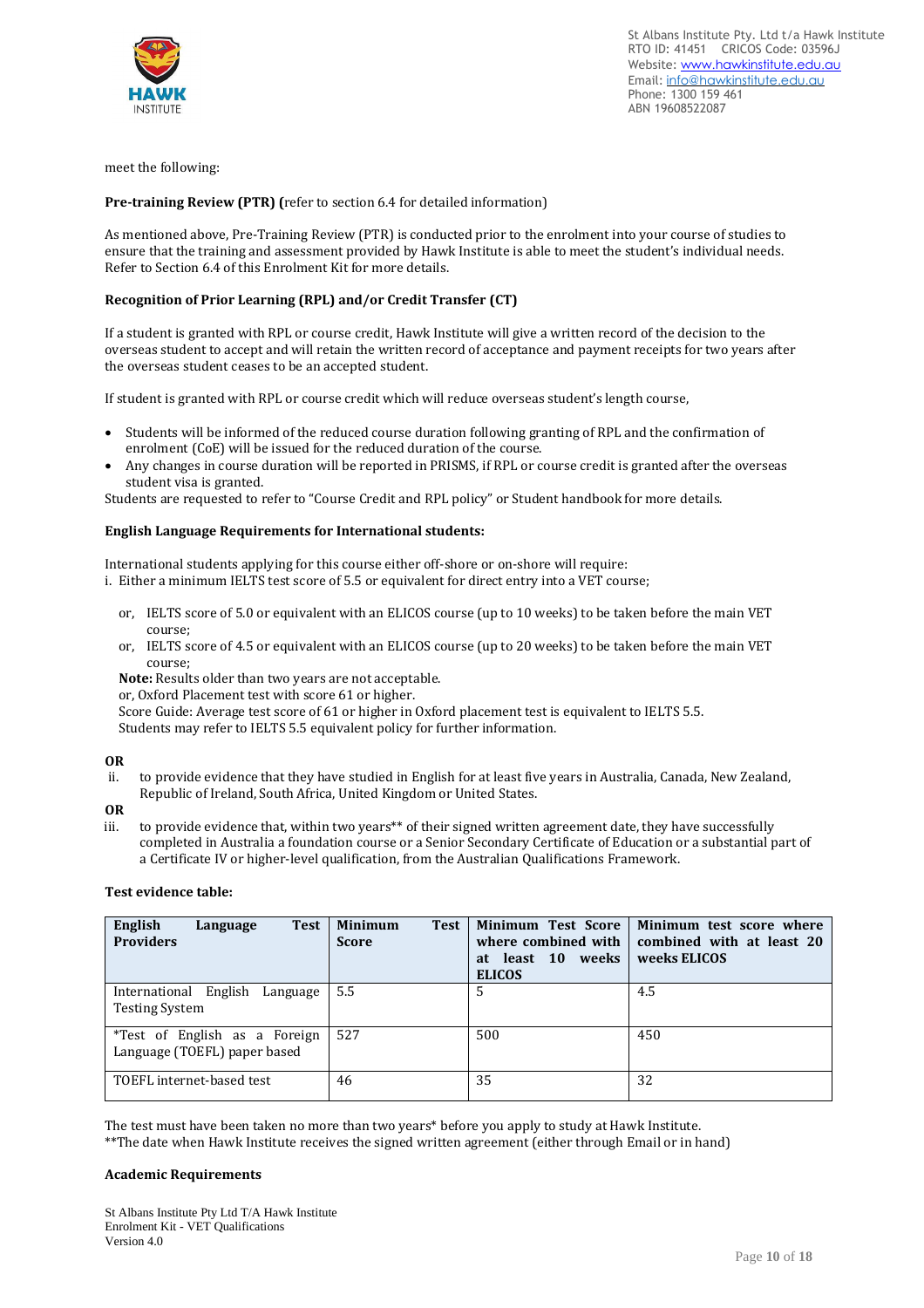

**For AUR30620-Certificate III in Light Vehicle Mechanical Technology**: To enter into this course delivered at Hawk Institute, Applicants should have minimum completed Australian senior secondary school examination (year 12) or equivalent.

OR

Mature Age students will also be considered without the minimum education requirements considering they have relevant work experience within the chosen area of study and a demonstrated capacity to meet the course requirements. A minimum of 2 years' experience would normally be expected; however, each case will be reviewed individually with relevant work experience evidence in the form of an employment reference letter on company letterhead, work samples and curriculum vitae submitted will be considered. Such learner will be accessed for possible RPL opportunities and their course duration and volume of learning will be adjusted accordingly, if any RPL is granted.

**For AUR40216-Certificate IV in Automotive Mechanical Diagnosis**: To enter into this course delivered at Hawk Institute, must have completed an automotive mechanical Certificate III qualification or be able to demonstrate equivalent competency.

#### **For BSB Qualifications**

For **BSB40120 -Certificate IV in Business and BSB50120 - Diploma of Business**, applicants should have successfully completed year 12 or secondary studies in applicant's home country equivalent to Australian senior secondary school examination.

**For BSB80120 - Graduate Diploma of Management (Learning):** Entry to this qualification is limited to those who have completed a Diploma or Advanced Diploma from any Training Package (current or superseded equivalent versions).

OR

For above mentioned qualifications, Mature Age students will also be considered without the minimum education requirements considering they have relevant work experience within the chosen area of study and a demonstrated capacity to meet the course requirements. A minimum of 2 years' experience would normally be expected; however, each case will be reviewed individually with relevant work experience evidence in the form of an employment reference letter on company letterhead, work samples and curriculum vitae submitted will be considered. Such learner will be accessed for possible RPL opportunities and their course duration and volume of learning will be adjusted accordingly, if any RPL is granted.

For **BSB60120 - Advanced Diploma of Business,** applicant should have successfully completed a Diploma or Advanced Diploma from the BSB Training Package (current or superseded equivalent versions). or

Have two years equivalent full-time relevant workplace experience in an operational or leadership role in an enterprise.

#### **Language, Literacy and Numeracy test (LLN)**

**For BSB Qualifications:** Students undertaking these courses must possess sound Numeracy skills since it requires them to do calculations or any other course related work.

**For AUR Qualifications:** Students undertaking these courses must possess sound Numeracy skills since it requires them to do calculations, meter reading etc., read vehicle manufactory instructions, workshop manual.

To determine this, all students wanting to study at Hawk Institute are required to undertake LLN test prior to the commencement of the course. Based on the test outcome, students may be identified as requiring internal support services and/or external support services.

LLN test will be conducted on campus by using an ACSF mapped online LLN assessment tool - LLN Robot - under the supervision of qualified LLN assessor.

All students are required to undertake a language, literacy and numeracy test (LLN) according to the following qualification:

| <b>Qualifications</b>                                           | <b>Performance Level</b> |
|-----------------------------------------------------------------|--------------------------|
| AUR30620-Certificate III in Light Vehicle Mechanical Technology | ACSF Level 3             |
| AUR40216-Certificate IV in Automotive Mechanical Diagnosis      | ACSF Level 3             |
| BSB40120-Certificate IV in Business                             | ACSF Level 3             |
| BSB50120-Diploma of Business                                    | ACSF Level 3             |
| BSB60120-Advanced Diploma of Business                           | ACSF Level 4             |
| BSB80120-Graduate Diploma of Management (Learning)              | <b>ACSF</b> Level 4      |
|                                                                 |                          |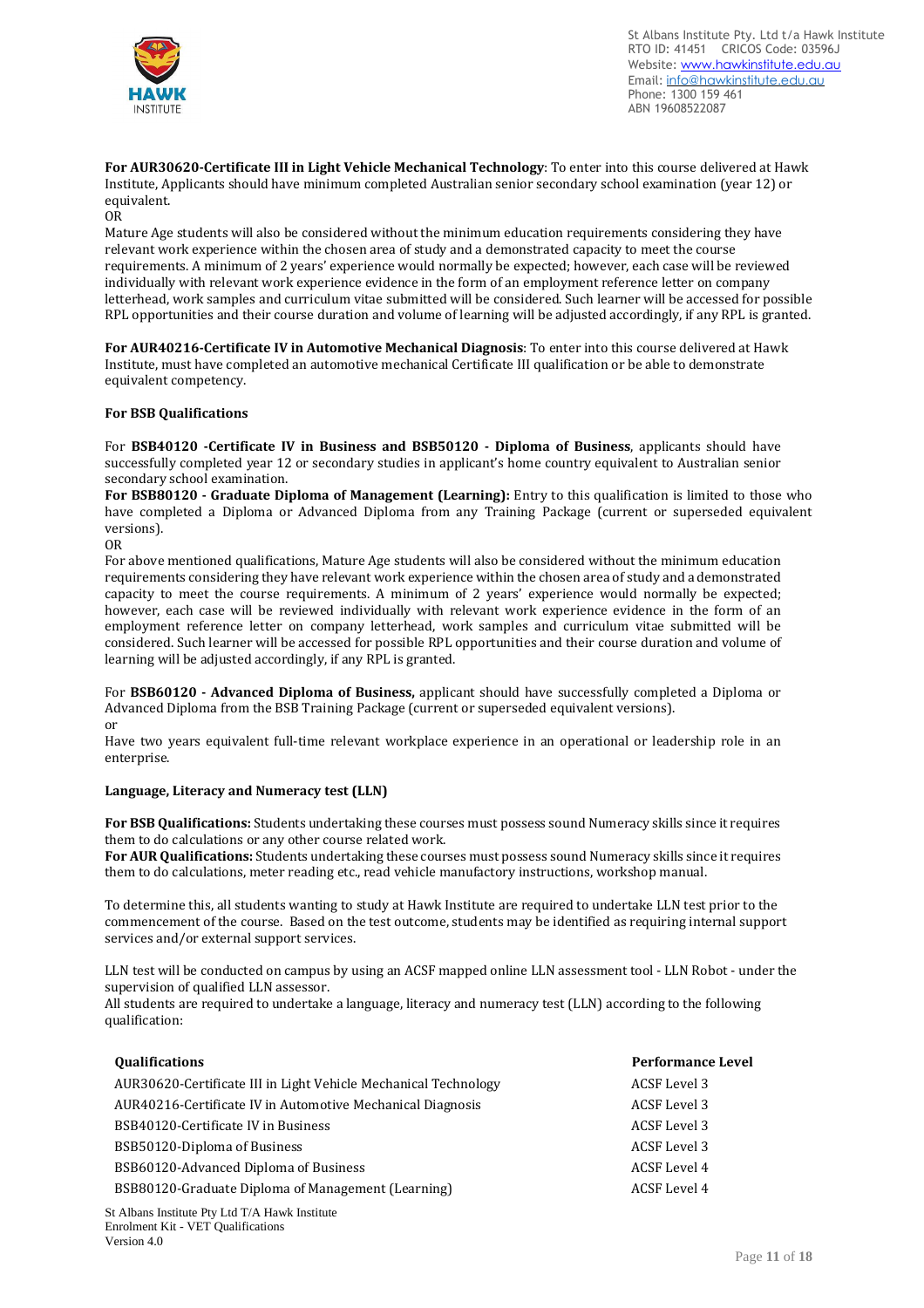

Students are required to achieve expected level of performance level as per the required level. Where a student does not achieve the required LLN scores for the qualification into which they are seeking enrolment, LLN support\* will be provided to the student, providing the student achieves the required performance level in at least three of the core skill elements and only fails to achieve the required score in the other 2 areas by 1 level. However, if student fails to demonstrate performance level in more than two core skills or fails to achieve required scores by more than level 1 in any of the skills, this will result in rejection of the application. A student failing to demonstrate this LLN level does not have the required skills to successfully obtain the qualification applied for and will be referred to explore other training pathways.

**\*LLN support**-If students do not meet the recommended English and/or LLN requirements, students will be referred for additional support which will be provided by the institute with ACSF Support Plan or students may also be asked to take further Language, literacy and numeracy training, such as ELICOS programs to ensure that students are provided with support and proper guidance.

Hawk Institute offers ELICOS programs. Contact hawk institute at 1300 159 461 for further information.

**ACSF Support plan** is a plan developed for students who are facing difficulties in meeting LLN requirements. This plan is implemented for students to achieve expected learning outcomes. Support learning outcomes will be provided in the areas where students have been identified as facing difficulty and if a student's performance level is less than the required level. Support plan will be developed on an individual case by case basis.

Support plan can be created in areas namely:

- 1. Learning
- 2. Reading
- 3. Numeracy
- 4. Writing
- 5. Oral Communication

If required, students can also be provided with support in Grammar, Vocabulary, and Pronunciation. Students must contact Hawk Institute to seek assistance or support in LLN. Refer to LLN policy for more details. Students are requested to speak to the LLN Support officer or Training Manager to discuss the support measures that they might need. Hawk Institute will provide support with no additional cost.

#### **Computer Literacy Requirements**

All students enrolling into the course delivered at Hawk Institute must have basic computer skills. Students will be required to fill in the questions related to computer and internet skills in the Pre-Training Review form attached along the application form.

**For AUR Qualifications:** Students will be required to operate the automotive software like CDX, doing research. Therefore, having computer skills is necessary.

Students who do not possess basic computing skills will be provided with basic computer using support. Students may contact Hawk Institute for any further information or assistance on 1300 159 461.

#### **Minimum age requirements**

Students must be above 18 years of age while filling up the application form.

#### **Materials and Equipment Required**

Hawk Institute will provide access to computers with required resources including access to internet during classroom hours, however, to work on the assignments and tasks for self-study, all learners are expected to have access to a laptop or computer with the Windows 7 operating system or higher. Students must have an active email address for communication and be contactable by phone (mobile or landline) and by mail (postal address).

#### **For Automotive Qualifications**

Requirements of physical Abilities and tool and equipment provided for automotive courses will be as follows: **Physical fitness**

Automotive courses AUR30620-Certificate III in Light Vehicle Mechanical and AUR40216-Certificate IV in Automotive Mechanical Diagnosis involve manual handling e.g. heavy lifting, moving part and tyres, so all students should be able to handle physical work required for this course.

In line with its access and equity policy, Hawk Institute will identify any such barriers presented by students during pre-training review before enrolment and will identify and provide required support and reasonable adjustment where possible.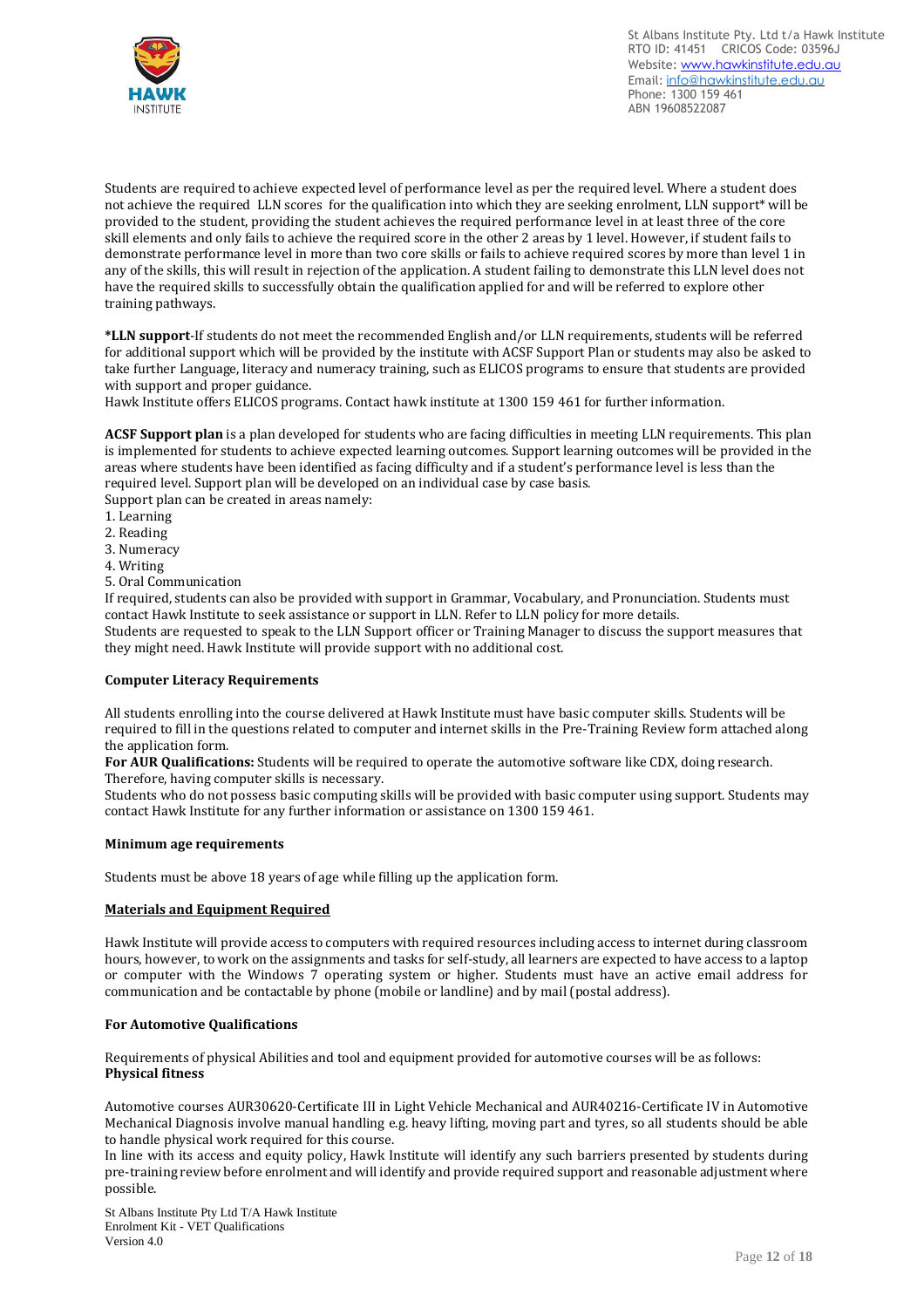

#### **Automotive Courses materials required by the students**

Student undertaking automotive courses at Hawk Institute must ensure that they have safety boots, workshop uniform (workshop overalls) and other PPE's including, apron and protective glasses required for practical sessions at the automotive workshop. Workshop tools will be available at the Automotive workshop. However, students must arrange their own safety boots, workshop uniform (workshop overalls) and other PPE's including, apron and protective glasses required as material fees will only include textbook and printed materials. However, Hawk Institute can suggest suppliers. Please contact hawk institute for further enquiries on 1300 159 461.

#### **Automotive Workshop**

Students undertaking AUR30620-Certificate III in Light Vehicle Mechanical Technology and AUR40216-Certificate IV in Automotive Mechanical Diagnosis are required to participate in practical training as a part of completing these qualifications which will be delivered at Automotive workshop-73 Ashley Street, Braybrook, Victoria - 3019. Along with practical training, students will also be required to participate in classroom-based theory learning which will be delivered on campus at Level 4, 171 La Trobe Street, Melbourne, Victoria – 3000 Australia.

For any further enquiries, learners are requested to call Hawk Institute at 1300 159 461 or you can send us an email on info@hawkinstitute.edu.au

#### **Additional Requirements**

- Pre-training Review (PTR)-refer to section 6.4 of this policy
- Language, Literacy and Numeracy (LLN) Test-refer to section 6.5 of this policy

#### **6.6. Verification of Documents**

#### **Verifying English requirements**

Hawk Institute's Enrolment officer will check the authenticity of documents submitted along with application and administration team may take following procedures to verify the authenticity of the documents if required.

#### **Verifying English language requirements:**

Most test administrators have provisions of checking authenticity of score and test online on their site. Hawk Institute may check authenticity of submitted test score by logging into relevant test site if required.

#### **IELTS**

Test evidence may be checked online if submitted test evidence is genuine.

IELTS website has free and secure IELTS Results Verification Service allows organisations to quickly verify that an applicant is presenting in a genuine Test Report Form by checking that the results you receive matches with the results held on the IELTS database. Click in link below

<https://www.ielts.org/ielts-for-organisations/processing-and-verifying-ielts-results>

**TOEFL:** Test evidence may be checked online if submitted test evidence is genuine.

<https://portal.ets.org/instport/public/signin>

**Pearson Test of English (PTE):** Test evidence may be checked online if submitted test evidence is genuine.

<https://www8.pearsonvue.com/affiliate/reporting/plt/LoginPage.htm>

Student's admission may be denied if the documents submitted by the students are not authentic. Students will receive a call to verify for the same.

#### **6.7. Letter of Offer**

Hawk Institute will issue Letter of Offer to successful applicants after all the documents have been verified. The offer letter will include all detailed instructions and conditions for accepting the student agreement (student agreement is incorporated in the offer letter itself). Enrolment officer will be responsible for signing the Letter of Offer and Student Agreement to be sent to the applicants.

• Applicants who do not meet the entry requirements will be notified in writing. Where applicable,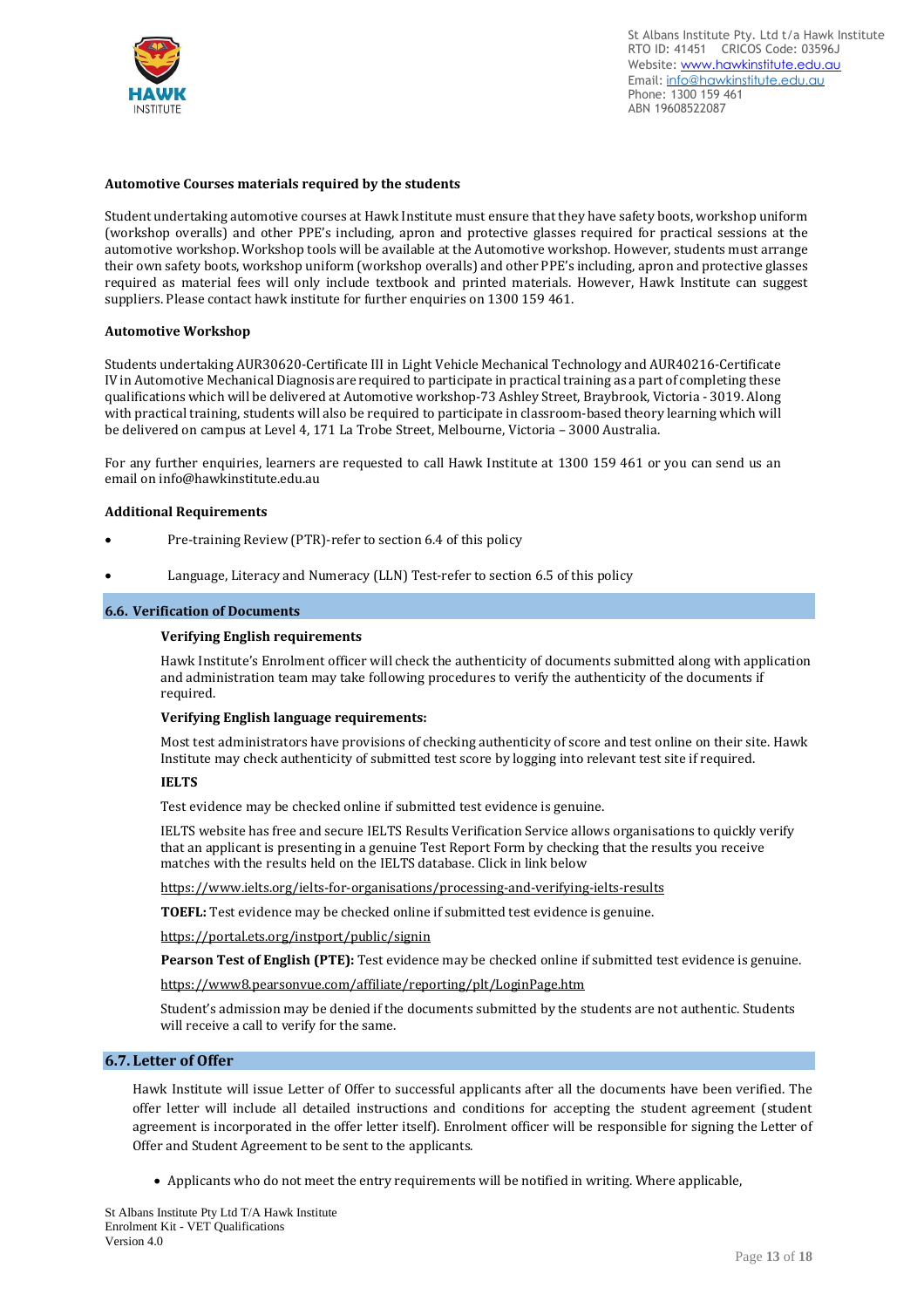

unsuccessful applicants shall be offered alternative study options.

- Letter of Offer and Student Agreement letter will be sent via email to the students or their nominated representative.
- A copy of Letter of Offer and Student Agreement will be kept in the student's file/profile.

#### **Acceptance of offer letter**

Applicants must accept the Letter of Offer by the due date and return the signed Student Agreement, accompanied by confirmation of payment of tuition fees and Overseas Student Health Cover (OSHC), as outlined in Letter of Offer. The Department of Home Affairs (DHA) requires you to maintain OSHC for the duration of your time on a student visa in Australia. If student does not have an OSHC, Hawk Institute will assist you in arranging OSHC from amongst several providers of OSHC in Australia, for the duration of your student visa.

#### **Cancellation of offer letter**

Hawk Institute reserves the right to withdraw the offer of admission and cancel the enrolment of any student where/when the Institute identifies such an offer was made on the basis of incomplete or inaccurate information supplied by the applicant or an applicant's representative.

#### **6.8. Issuance of Confirmation of Enrolment (COE) Letter**

- Hawk Institute will send CoE letter once the signed student agreement along with the confirmation of the payment of the fees is received,
- There is a condition of Language, Literacy and Numeracy Test (LLN) before enrolment.
- Enrolment officer will confirm the receipt of tuition fees and will approve the issuance of CoE.
- CoE will be prepared and generated as per the PRISMS User Guide for international students,
- Prior to the issuance of CoE, student's application file will be checked to ensure if all requirements have been met. This will be done using the Enrolment quality checklist (Appendix 2).
- A copy of CoE will then be sent to the student, or an authorised representative, via email,
- A copy of the CoE will be filed in the student's file and the Student Management System will be updated, and
- CoE will be used by the students to apply for a student visa (where applicable)..

#### **6.9. Enrolment Form**

Students are required to complete Student Enrolment form (available on Hawk Institute's campus) on orientation day prior to the course commencement. Enrolment form must be filled up by the student. It is done to ensure that the Institute receives current and latest contact details of students.

#### **Language Literacy and Numeracy test**

As mentioned above in the entry requirements section, all students wanting to study at Hawk Institute will be required to undertake LLN test prior to the enrolment into the course. LLN test will be conducted on campus by using an ACSF mapped online LLN assessment tool - LLN Robot [\(https://tlrg.com.au\)](https://tlrg.com.au/), under supervision of qualified LLN assessor.

Education agents or any third party will not be authorised to conduct PTR or LLN test on behalf of Hawk Institute. LLN *will be conducted under supervision of qualified assessors at the Institute.*

Students are required to bring their photo ID such as passport or driver's license to authenticate their identification.

St Albans Institute Pty Ltd T/A Hawk Institute Enrolment Kit - VET Qualifications Version 4.0 Kindly refer to LLN policy for more details which can be made available from the Institute.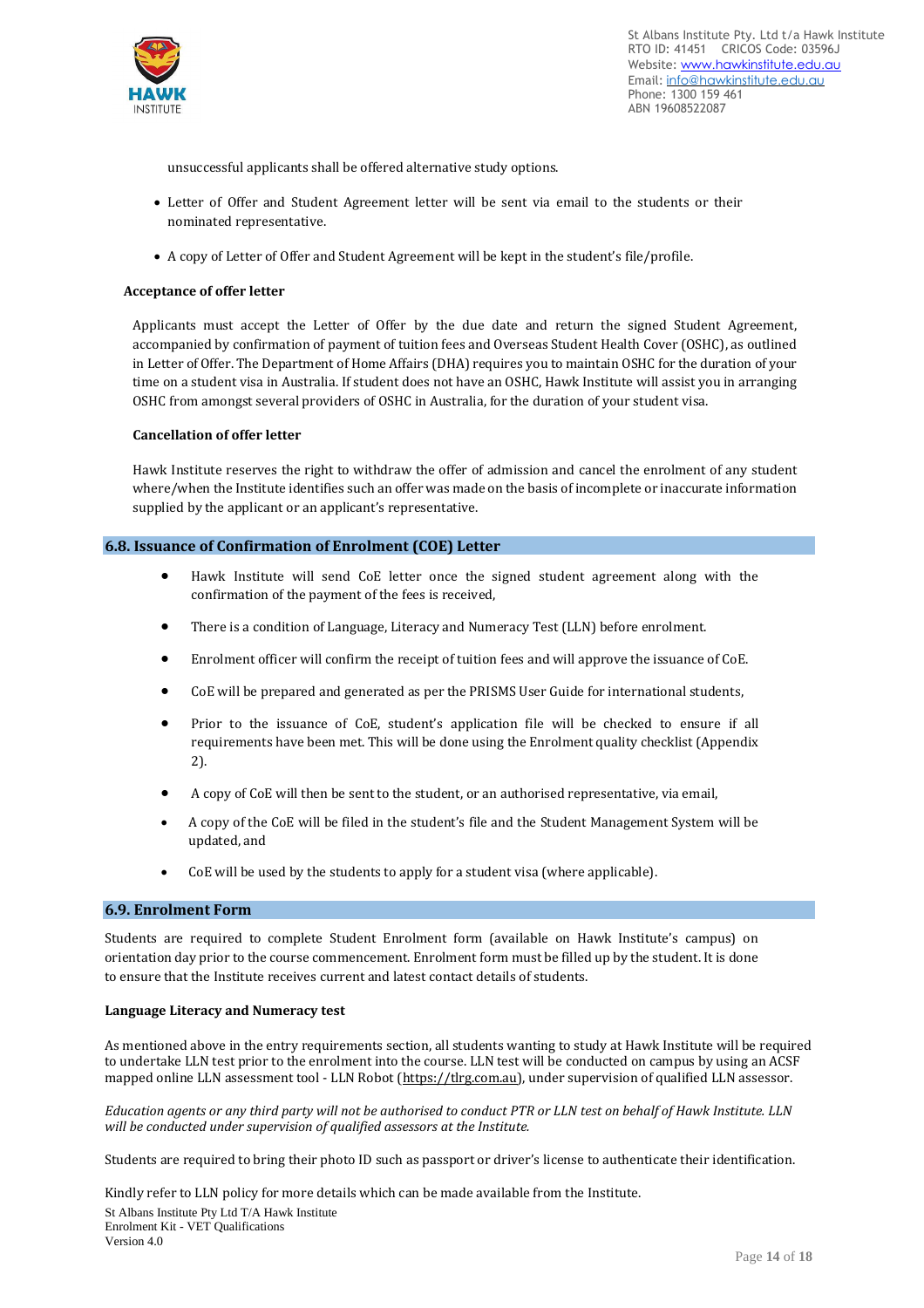

#### *7. Deferment and Suspension*

This standard sets out that registered provider i.e. Hawk Institute will appropriately manage the enrolment of their overseas students and ensure that all the necessary information about enrolments has been provided to the relevant government department by maintaining updated information in the Provider Registration and International Student Management System (PRISMS) database. Under compassionate or compelling circumstances, students will be able to defer, suspend or cancel their enrolment. Hawk Institute may suspend or cancel a student's enrolment including (but not limited to) on the basis of:

- misbehavior by the student,
- Student's failure to pay an amount he or she was required to pay the Institute to undertake or continue the course as stated in the written agreement.
- a breach of course progress or attendance requirements by the overseas student, which must occur in accordance with Standard 8 (Overseas student visa requirements).

Kindly refer to Deferral, suspension and cancellation policy of Hawk Institute for more details.

#### *8. Transfer between Registered Providers*

Hawk Institute will not knowingly enrol an overseas student seeking to transfer from another registered provider's course prior to the overseas student completing six months of his/her principal course, except where any of the following apply:

- Releasing registered provider, or the course in which the overseas student is enrolled, has ceased to be registered.
- The releasing registered provider has had a sanction imposed on its registration by the ESOS agency that prevents the overseas students from continuing his/her course at that registered provider.
- Releasing registered provider has agreed to the overseas student's release and recorded the date of effect and reason for release in PRISMS.
- Any government sponsor of the overseas student considers the change to be in the best interest of that student and has provided written support for the change.

For more information on transfer between registered providers, please refer to Hawk Institute's Transfer between providers policy available on Hawk Institute's website.

#### **9. Copies of Documents**

Students are responsible for keeping a copy of the student's agreement and receipts of any payments of tuition fees or non-tuition fees.

Hawk Institute will retain a copy of the written agreement and payment receipts, for at least two years after the overseas student ceases to be an accepted student.

#### **Appendix 1-Student Enrolment Form**

# **Student Enrolment Form**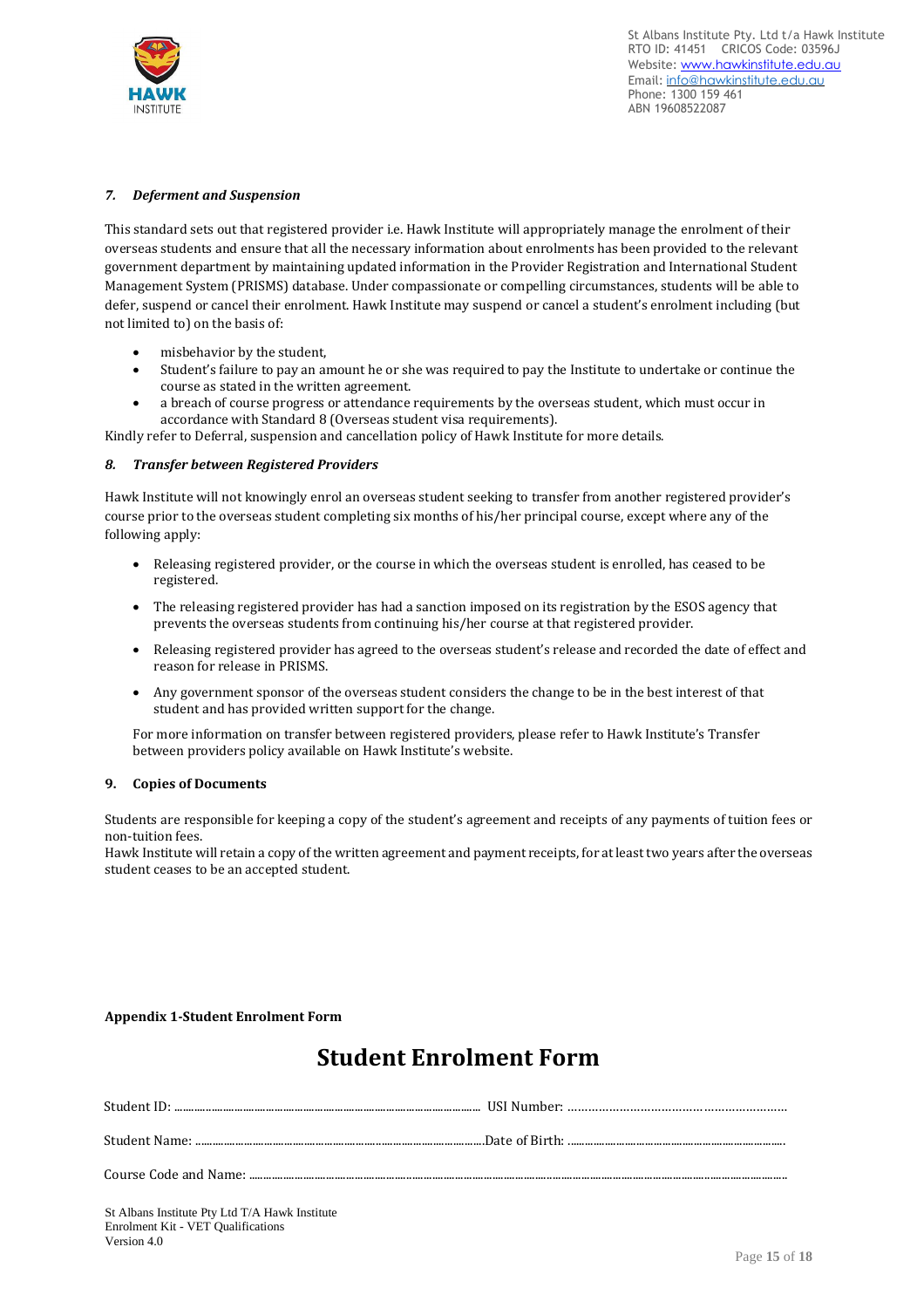

| <b>DEPENDENT DETAILS:</b> |  |
|---------------------------|--|
|                           |  |

### 

#### **CHILDREN DETAILS:**

| Name | Date of Birth | Gender |
|------|---------------|--------|
|      |               |        |
|      |               |        |
|      |               |        |

#### **EMERGENCY CONTACT DETAILS:**

#### **Appendix 2- Office Use Only**

## **Enrolment Quality Checklist**

Hawk Institute staff must follow this checklist when implementing Enrolment Policy. This checklist will be used as Key performance indicators while doing performance appraisal.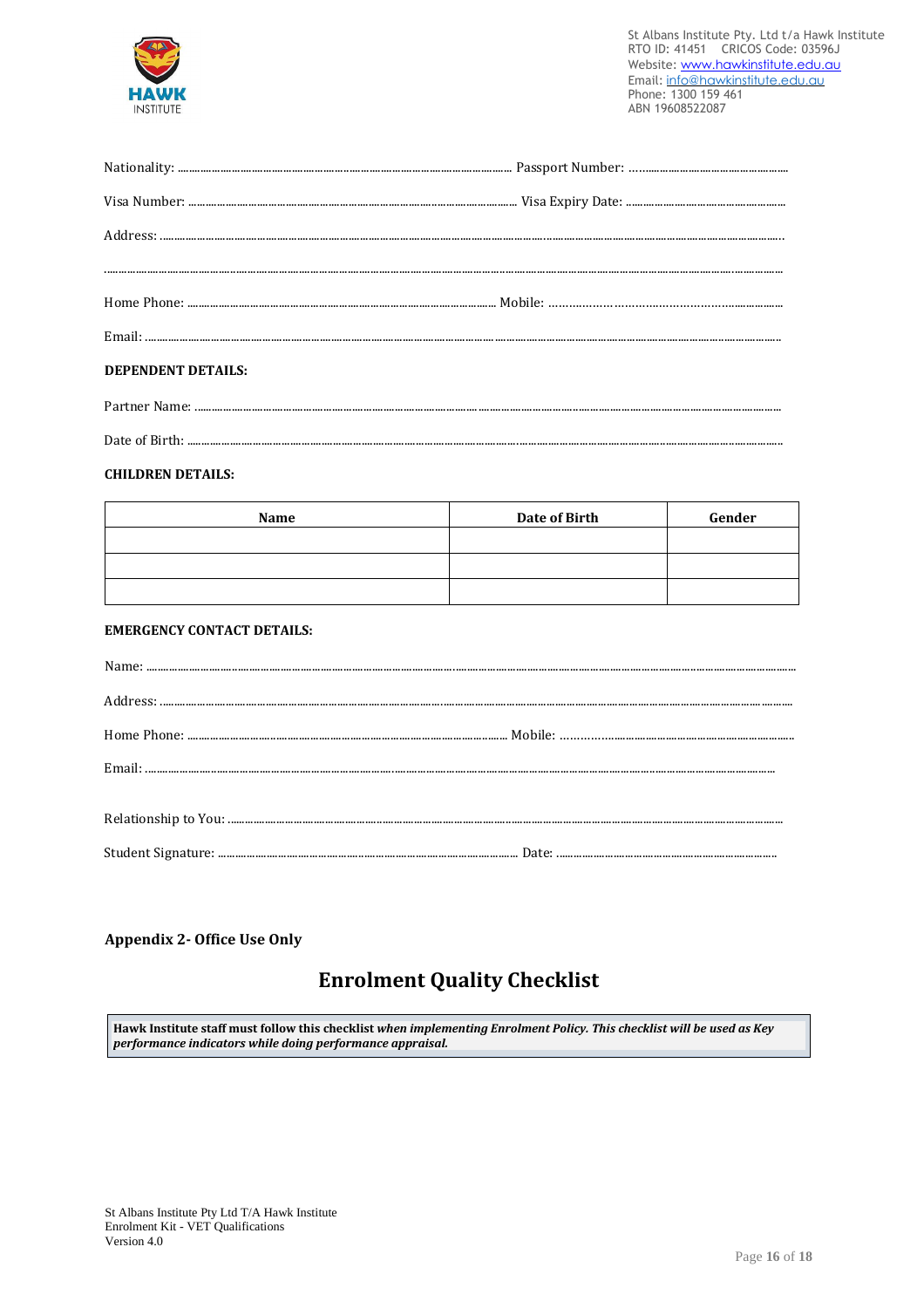



| <b>Process</b>                                                                           | <b>Action</b>                                                                                                                                                                                                                                                                                                                                                                             | Complet<br>ed<br>(Please<br>tick) | Completed by/<br><b>Comments</b> |
|------------------------------------------------------------------------------------------|-------------------------------------------------------------------------------------------------------------------------------------------------------------------------------------------------------------------------------------------------------------------------------------------------------------------------------------------------------------------------------------------|-----------------------------------|----------------------------------|
| <b>Expression of Interest</b>                                                            | Student's decision is respected, and all relevant<br>information related to the course they wish to apply at<br>Hawk Institute is provided to them.                                                                                                                                                                                                                                       |                                   |                                  |
|                                                                                          | Students are provided with support services related with<br>admission and its procedures.                                                                                                                                                                                                                                                                                                 |                                   |                                  |
| Providing students with<br>latest and accurate<br>version of handbook and<br>prospectus. | Latest and accurate version of handbook is provided to<br>students with respect to the National Code of Practice for<br>Providers of Education and Training to Overseas Students<br>2018 and the Standards of RTO 2015.                                                                                                                                                                   |                                   |                                  |
| Application forms and<br>Pre-Training Review                                             | Applications received by Hawk Institute are treated in a<br>fair, equitable and respectable manner in accordance with<br>Hawk Institute's privacy policy.                                                                                                                                                                                                                                 |                                   |                                  |
|                                                                                          | Signed applications forms have been received from the<br>students including PTR form, academic transcripts,<br>evidence of English language, passport copy, and other<br>relevant documents.                                                                                                                                                                                              |                                   |                                  |
|                                                                                          | Enrolment officer has reviewed and assessed the<br>applications in order to determine whether letter of offer<br>should be provided or not.                                                                                                                                                                                                                                               |                                   |                                  |
|                                                                                          | Pre training review form has been checked and verified,<br>including identifying student's identity.                                                                                                                                                                                                                                                                                      |                                   |                                  |
|                                                                                          | Pre-training Interview questions are enough to retrieve<br>information to ensure that students have met minimum<br>entry requirements, English language requirements and if<br>all the answers provided by students aligns with their<br>educational and future goals                                                                                                                     |                                   |                                  |
|                                                                                          | Pre-training interview questions has helped in identifying<br>student's current competencies, and students' needs and<br>support requirements including (but not limited to)<br>learning, writing and/or oral communication skills (during<br>call or face to face PTR Interview) of the applicant, RPL/CT<br>needs or requirements.                                                      |                                   |                                  |
|                                                                                          | Pre training review has been helpful in ensuring enrolment<br>of the students into the most appropriate course to achieve<br>their intended outcomes. Students have been provided<br>with necessary information during the PTR interview (via<br>telephonic or face to face) so that students can make an<br>informed decision about their enrolment in the courses at<br>Hawk Institute. |                                   |                                  |
|                                                                                          | Pre-training interview has been completed successfully.                                                                                                                                                                                                                                                                                                                                   |                                   |                                  |
| Entry requirements                                                                       | Applicants' entry requirements including English test,<br>computer literacy requirements have been checked and<br>verified in order to provide offer letter to students.<br>Identified if a student has appropriate work experience or<br>level of skills relevant to this course.                                                                                                        |                                   |                                  |
| Verification of<br>documents                                                             | Enrolment officer has checked authenticity of the<br>documents submitted along with application form.                                                                                                                                                                                                                                                                                     |                                   |                                  |